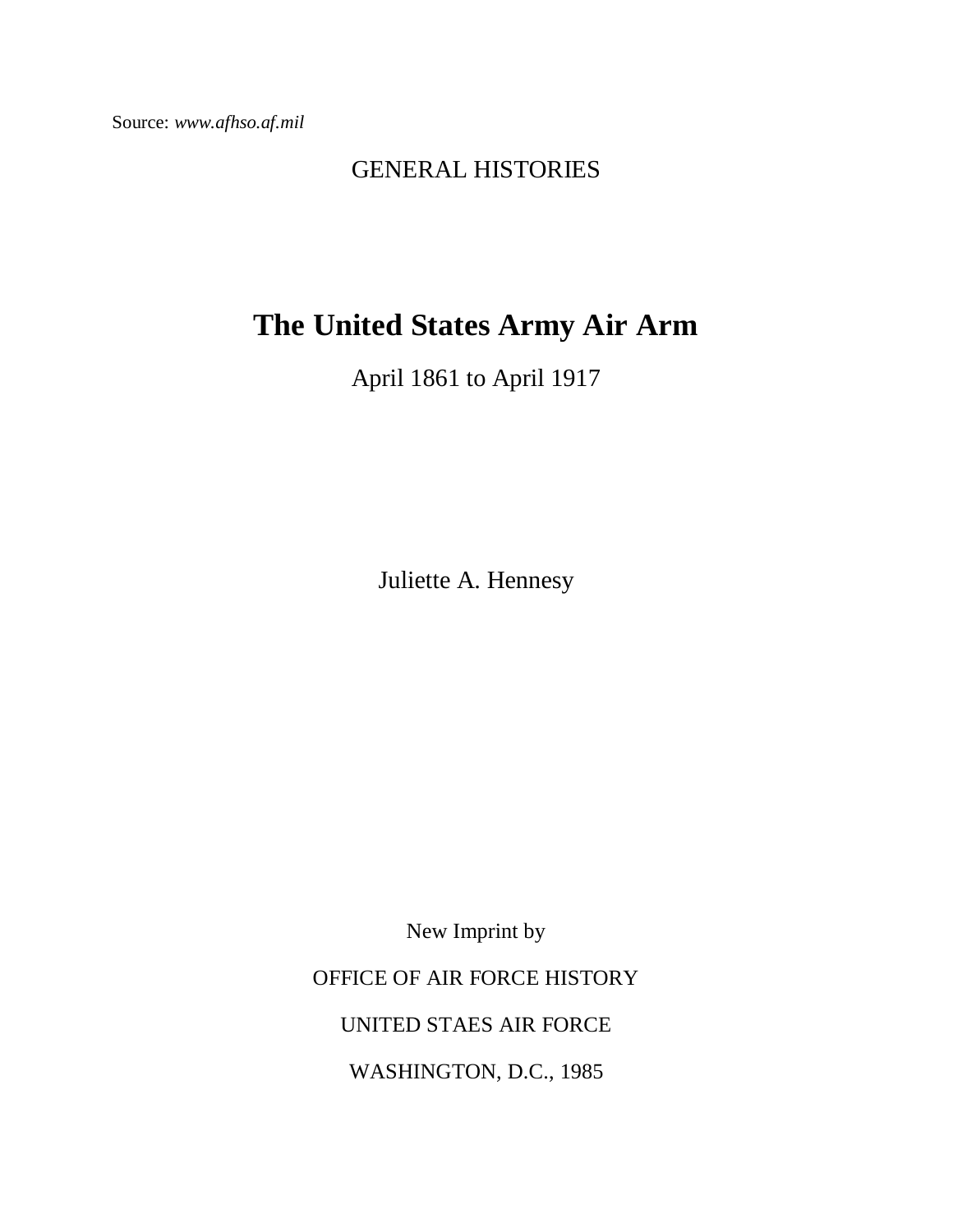## **Balloons and Airships in the United States Army, 1861-1913**

## **BALLOONS IN THE CIVIL WAR**

Military Aviation in the United States began in the early days of the Civil War when the Army for the first time employed balloons for military purposes. Balloons had been used for reconnaissance by the French Army as early as 1794 and they were primarily utilized by American balloonists for the same purpose. On 19 April 1861, four days after Lincoln's initial call for troops, two members of the Rhode Island 1<sup>st</sup> Regiment (State Militia), James Allen, a veteran New England balloonist, and Dr. William H. Helme, a dentist and balloonist, carried two of Allen's balloons from Providence, Rhode Island, to Washington. There, on 9 June, they made the United States Army's first trial captive balloon ascent. The newspapers reported that on the following day one balloon was moved with the Rhode Island regiment to Harper's Ferry where for a week it continued ascents, but no official confirmation of this report has been found.

There is no further mention in the records of Dr. Helme's activities as an aeronaut, but it is known that Allen left the army after the accidental loss of both of his balloons in July 1861 at Falls Church, Virginia. He reentered the service in March 1862, and remained until June 1863. Despite the fact that his initial aeronautical attempts were considered failures, he twice served during the latter period as acting head of the balloon corps, a position which he held when the corps was disbanded in June 1863.

Another balloonist, John Wise of Pennsylvania, had also been contacted by the army soon after the outbreak of hostilities. On 12 June 1861, Maj. Hartman Bathe, acting chief of the Topographic Engineers, requested Wise to submit an estimate of the cost of constructing and operating a small balloon. Wise offered to build a balloon for \$300 and volunteered his services free of charge. At the end of the month Major Bathe (probably after consulting with another officer of the Topographic Engineers, Capt. A. W. Whipple, under whose jurisdiction the aeronauts were later placed) wired Wise for prices on a larger, 20,000 cubic-foot, silk balloon. Wise offered to have the larger balloon ready in two weeks for \$850.